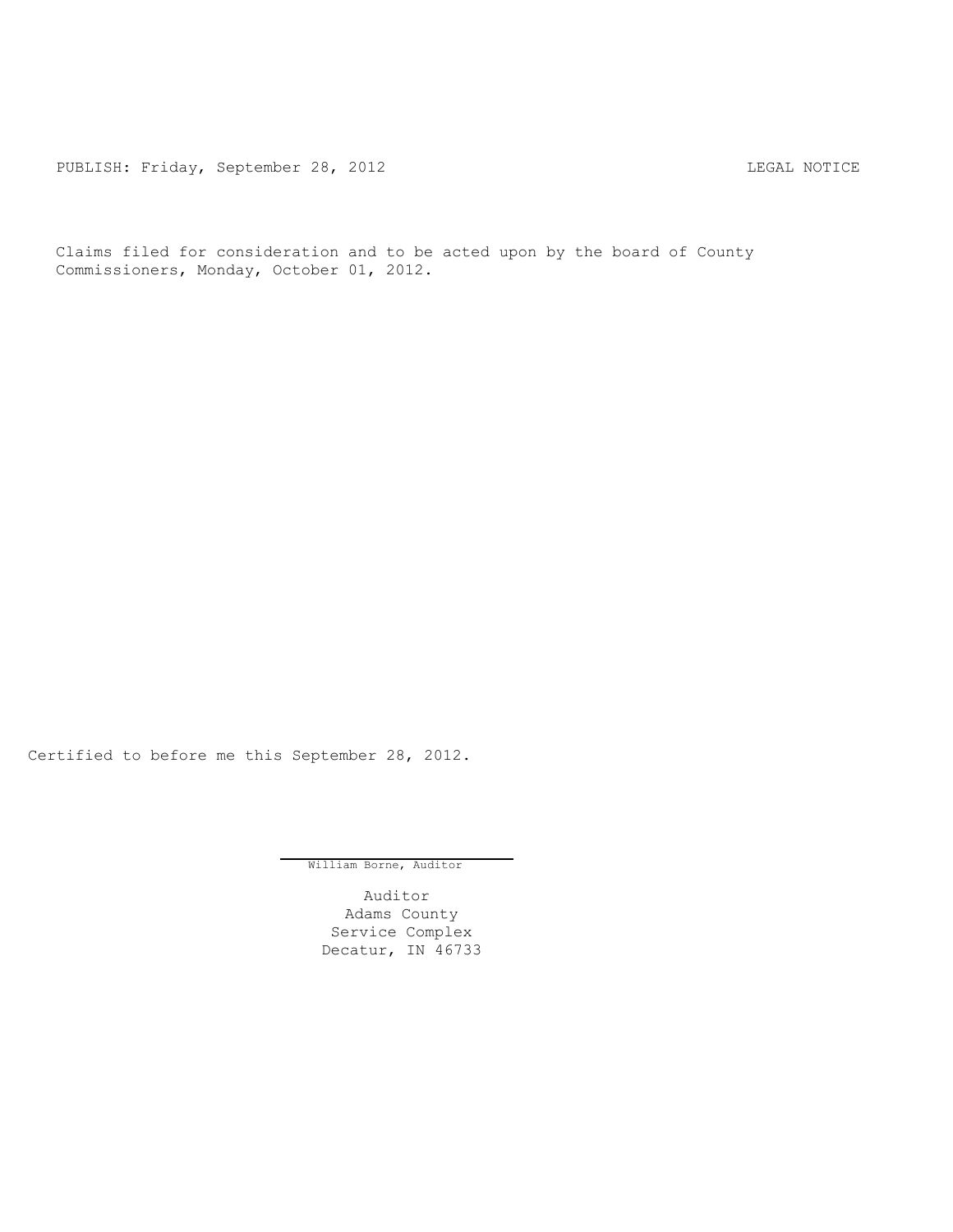

## **Claims Docket for Newspaper Adams County, Indiana**

## For Period: **8/21/2012** to **9/10/2012**

*Decatur, IN 46733*

*313 W. Jefferson St.*

*(219) 724-2600*

Date Claims to be Paid: **10/1/2012**

| <b>Vendor</b>                    | <b>Amount</b> | <b>Vendor</b>                            | <b>Amount</b> |
|----------------------------------|---------------|------------------------------------------|---------------|
| <b>Adams Memorial Hospital</b>   | 31,594.15     | Adams County Solid Waste                 | 2.16          |
| <b>Adams County Treasurer</b>    | 14,997.68     | <b>AIT Laboratories</b>                  | 180.00        |
| Indiana Michigan Power           | 12,695.59     | Arnold Lumber Co., Inc.                  | 17.29         |
| Berne Ready Mix                  | 862.08        | Berne Tri-Weekly News                    | 7.82          |
| Brown, Blair A.                  | 25.00         | Hoosier Blue Flame                       | 126.50        |
| Brateman's, Inc.                 | 36.00         | Bowers, Charles                          | 2,333.33      |
| Chet's Pest Control              | 120.00        | Cintas Location #338                     | 98.38         |
| City Of Decatur                  | 4,762.06      | Decatur True Value                       | 66.74         |
| <b>Complete Printing Service</b> | 297.00        | Craigville Telephone Comp                | 119.00        |
| Decatur Daily Democrat           | 179.04        | Decatur Dental Service                   | 420.55        |
| Decatur Police Department        | 1,820.00      | Douglas L. Bauman                        | 233.10        |
| First Bank Of Berne              | 786.08        | Burkhart, Gary                           | 141.16        |
| Geneva Police Department         | 24.00         | Gordon Food Service                      | 3,932.27      |
| Grimm's Auto                     | 394.70        | Haywood Printing Company                 | 245.00        |
| <b>Hilty Engine Service</b>      | 83.45         | I C O Training Fund                      | 4.00          |
| Indiana Stamp Company            | 192.06        | Indiana State Police Trai                | 143.00        |
| <b>Innovative Concepts</b>       | 384.16        | J & L. Manufacturing & Fa                | 267.40        |
| K-Mart                           | 216.36        | Werich, Kelly                            | 114.68        |
| Kiess Electric                   | 2,184.67      | L & S Distributing                       | 2,440.00      |
| Lehman Feed Mill                 | 346.50        | Busse, Louise                            | 190.96        |
| Gresla, Mark S. Md               | 420.25        | Meshberger Brothers Stone                | 3,503.30      |
| Minds Eye Graphics               | 317.68        | Monroe Water Department                  | 120.00        |
| Moser Motor Sales, Inc.          | 266.88        | Mr. Planners                             | 499.99        |
| Ogg, Neil                        | 14.97         |                                          | 284.16        |
|                                  |               | Nipsco                                   | 49.28         |
| Portland Motor Parts, Inc        | 1,133.99      | McIntosh, Rhonda L.                      |               |
| Roto-Rooter                      | 220.00        | Sherwin-Williams                         | 33.24         |
| <b>Shifferly Dodge</b>           | 500.00        | St. Joseph Hospital                      | 405.00        |
| <b>Stone-Street Quarries</b>     | 794.46        | Smith, Teryl R.                          | 26.72         |
| Print Shop                       | 1,099.79      | Top Supply Company                       | 124.25        |
| Tractor Supply Credit Plan       | 115.94        | Two Brothers Generator Se                | 750.00        |
| Underground Pipe & Valve,        | 1,115.10      | Wal-Mart / GEMB                          | 327.42        |
| Welder Services, Inc.            | 45.72         | Witham Toxicology Laboratory             | 1,398.40      |
| Christopher E. Harvey            | 16.28         | Burry, Herman, Miller, Brown             | 14,174.20     |
| <b>Swiss City Veterinary</b>     | 355.00        | CenturyLink                              | 2,485.89      |
| Imi Irving Material, Inc.        | 208.35        | Adams County Automotive Supply, Inc.     | 552.73        |
| Paul Norr                        | 12.80         | Croy Machine & Fabricatio                | 223.30        |
| Tom Magnan                       | 19.98         | Chris Krull                              | 81.72         |
| Purdue University                | 3,829.92      | Adam T. Miller                           | 25.00         |
| Rekeweg, Shane                   | 242.19        | Bailey's Test Strips & Th                | 103.50        |
| Waste Management                 | 271.00        | Overhead Door                            | 201.75        |
| B & K Hydraulics                 | 11.00         | Cargill, Inc.                            | 7,399.78      |
| Swiss Perfection LLC             | 104.08        | Indiana County Auditor's                 | 555.00        |
| Rhonda Kahlert                   | 494.19        | Decatur Ag Center                        | 709.17        |
| Tommy L & Carman M Tuttle        | 35.38         | Zurcher's Best-One Tire & Auto Care, Inc | 1,425.97      |
| Tom Magnan/Special Needs         | 170.41        | Kristina Buckner                         | 15.40         |
| Indiana Dept. Of Workforc        | 172.00        | Sherry Laboratories Indiana, LLC         | 80.00         |
| Geraldine Sudduth                | 234.08        | Motorola                                 | 21,102.00     |
| Benicomp, Inc                    | 73,998.75     | Harvest Land Co-op                       | 28,653.64     |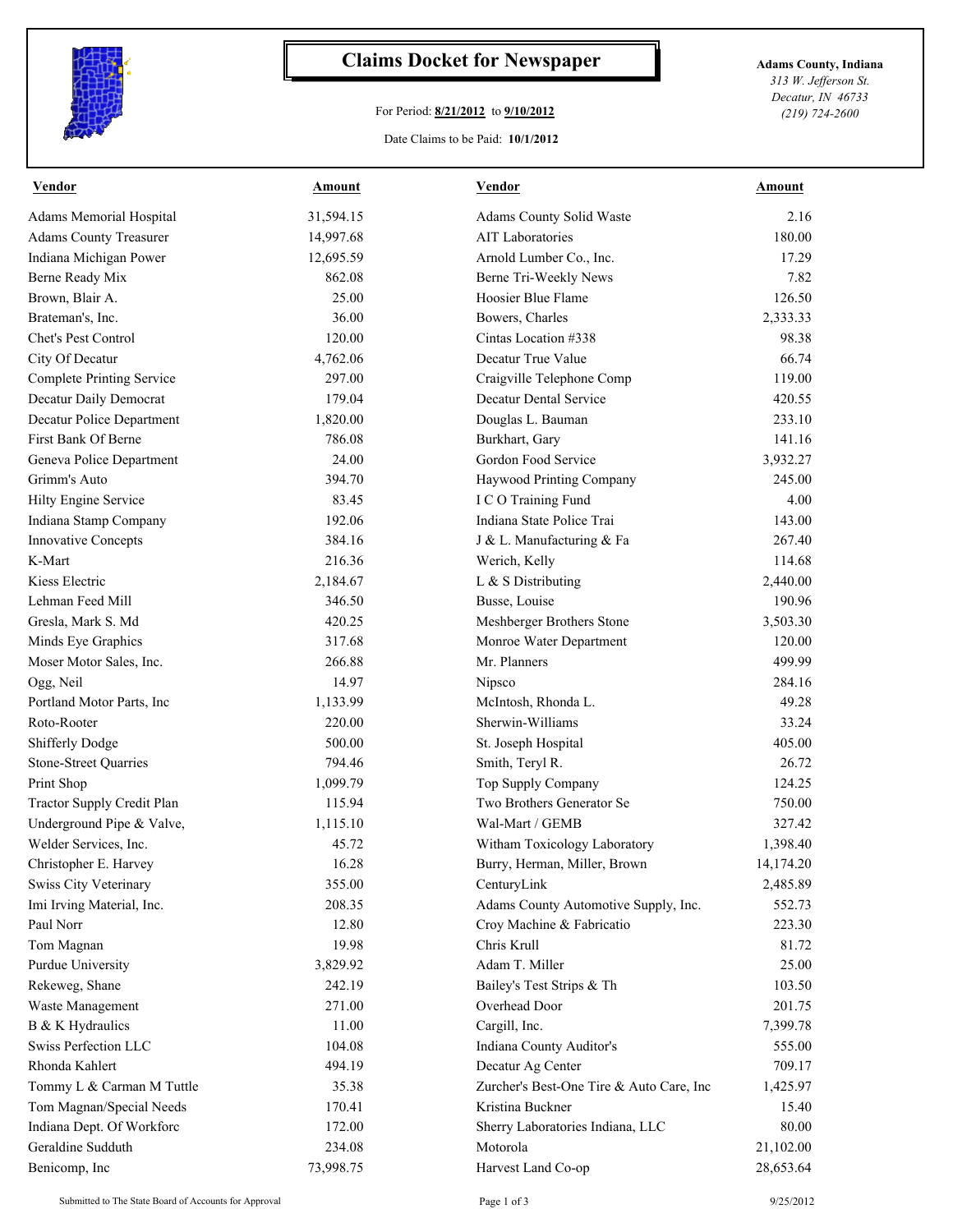| Wal-Mart                                | 83.82      | Adams County Truck Repair               | 852.59    |
|-----------------------------------------|------------|-----------------------------------------|-----------|
| Advanced Imaging Solutions, Inc.        | 34.65      | Richard D. Spady, MD                    | 160.32    |
| Impac                                   | 46.00      | J. Marlene Ebert                        | 366.87    |
| <b>Fastenal Company</b>                 | 25.20      | Adams County Sheriff's Department       | 131.00    |
| Waymire A. P. S., Inc.                  | 10.90      | <b>ERS Wireless Communications</b>      | 34,084.66 |
| Michael G. Werling                      | 614.25     | Southeastern Equipment Company          | 79.00     |
| Channing Bete Company, Inc.             | 2,424.16   | Troyer's                                | 2,069.20  |
| Hospital Purchasing Service             | 975.00     | <b>Uricks Trucking</b>                  | 2,640.00  |
| Print Source                            | 167.96     | Hiram J. Hash & Sons, Inc.              | 522.65    |
| Bi-County Services, Inc                 | 3,276.00   | Joseph M. Johnson, III                  | 172.93    |
| Deb Stevens                             | 44.88      | Alpine Falls, Inc.                      | 71.37     |
| William Borne                           | 25.27      | Forms Management Group, Inc.            | 210.56    |
| Deborah A. Schantz                      | 208.65     | Dell Marketing                          | 1,631.20  |
| Extinguisher Co. No. 1                  | 184.00     | Verizon Wireless                        | 1,292.11  |
| <b>Stationair's Express</b>             | 930.09     | SunGard Public Secctor                  | 2,187.98  |
| <b>Landon Patterson</b>                 | 69.98      | Karla Marbach                           | 7.69      |
| Holly L. Degitz                         | 187.44     | Ian M. Gilbert                          | 193.54    |
| Habegger's Ace Lumber #4488             | 13.25      | Schwartz Blacksmith, LLC                | 103.05    |
| ESCO Communications, Inc.               | 588.00     | Tricia Gonzalez                         | 41.95     |
| Cochran Distributing                    | 75.00      | Microvote General Corporation           | 66.20     |
| Cintas Location #G64                    | 917.19     | John August                             | 31.58     |
| Marco Developments, LLC                 | 4,350.00   | Nussbaum Mechanical, LLC                | 1,390.84  |
| LBH Chemical & Industrial               | 1,482.24   | Jeremy Wetter                           | 4.27      |
| Carrie Freeman                          | 31.19      | Richard F. Thompson                     | 60.50     |
| RICOH USA, INC.                         | 1,845.00   | Office Depot                            | 349.29    |
| Department of Homeland Security         | 126.00     | Decatur Ace Hardware                    | 243.30    |
| WM Imaging Solutions, Inc.              | 30.00      | Michael Ainsworth                       | 2,303.00  |
| Vermont Systems, Inc.                   | 1,104.00   | Mark Cook                               | 3,692.97  |
| O'Reilly Auto Parts                     | 69.91      | Global GOV/ED Solutions Inc.            | 2,646.53  |
| Paperless Business Solutions, LLC       | 250.00     | Tom Magnan-Cans for CoPays              | 3.00      |
| Central Customer Charges                | 871.48     | Mary Friedt                             | 9.99      |
| Courtesy Motors, LLC                    | 235.08     | Treasurer, State of Indiana             | 346.50    |
| Jerandan                                | 75.00      | Eric D. Orr, Attorney                   | 848.00    |
| 3M Electronic Monitoring                | 8,513.60   | <b>Bob Frock</b>                        | 292.00    |
| Ebberts Seed and Chemical               | 584.00     | Brad J. Weber                           | 25.00     |
| Janelle Staub                           | 37.49      | Kenn-Feld Group, LLC                    | 3.63      |
| <b>IACCAC</b>                           | 190.00     | Spanicus, LLC                           | 176.92    |
| Timothy R. Taylor                       | 600.00     | Asphalt Material, Inc.                  | 31,735.11 |
| Patsy Smith                             | 114.60     | Pitney Bowes, Inc.                      | 271.00    |
| Medline Industries, Inc.                | 89.00      | Frontier                                | 160.24    |
| <b>Walters Plumbing</b>                 | 94.05      | Mediacom, LLC                           | 79.95     |
|                                         |            | Commercial Filter Service               |           |
| Gerber & Company Foods, LLC             | 2,698.40   |                                         | 243.39    |
| John Deere Financial                    | 402.87     | Co-State Construction Company           | 55,070.19 |
| Treasurer, State of Indiana             | 34.70      | FC Organizational Products, LLC         | 39.84     |
| Anne M. Razo                            | 25.00      | Troyer Brothers, Inc.                   | 181.50    |
| Lee Restoration Ltd                     | 114,550.00 | CenturyLink                             | 2,719.67  |
| <b>ICAA</b>                             | 450.00     | Forensic and Pathology Consultants, LLC | 3,300.00  |
| U.S Postal Service (Postage-By-Phone)   | 9,000.00   | Katie E. Arthur                         | 3,055.55  |
| <b>InkPrinterToner</b>                  | 129.95     | D. Luginbill Excavating & Tr.           | 5,250.00  |
| <b>Tiller Sanitation</b>                | 114.00     | Krauss Heating & Cooling                | 63.50     |
| AccessLine Communications               | 23.04      | Donald & Letha Lederman 1/2int Larry D  | 69.90     |
| <b>Watch Communications</b>             | 900.00     | Hoosier Precast LLC                     | 16,500.00 |
| Barbara Yoder                           | 600.00     | Harrison & Jessie Maitlen               | 241.56    |
| Fort Wayne Derm Consultants             | 46.07      | L.A. Spices                             | 11.50     |
| Bank of Geneva - Berne Branch           | 1,200.00   | Correctional Counseling, Inc.           | 1,100.00  |
| Clerk of the 4th District Circuit Court | 9.00       | Clerk of the 1st District Circuit Court | 9.00      |